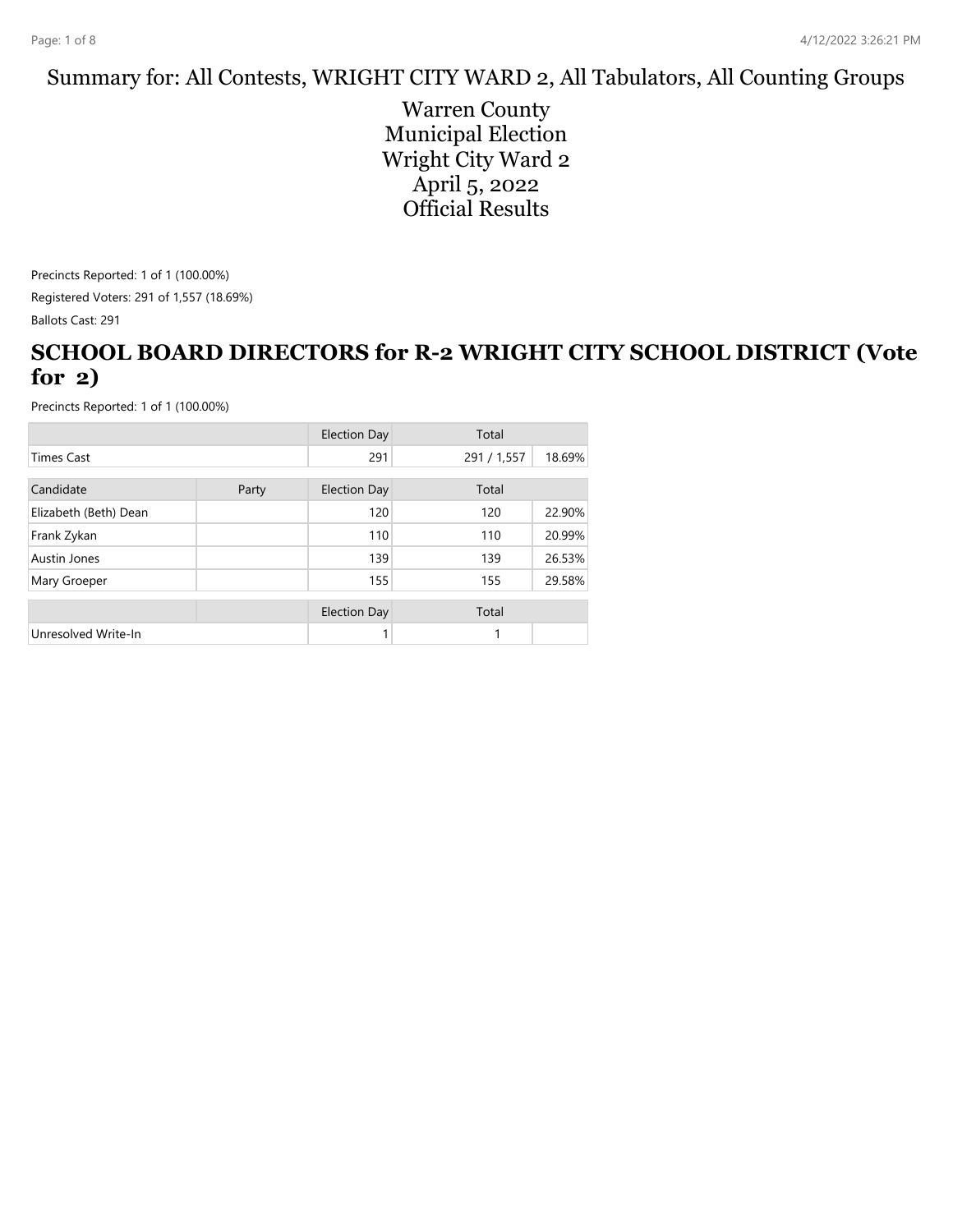# **SCHOOL QUESTION 1 for R-2 WRIGHT CITY SCHOOL DISTRICT (Vote for 1)**

|                     |       | <b>Election Day</b> | Total       |        |
|---------------------|-------|---------------------|-------------|--------|
| <b>Times Cast</b>   |       | 291                 | 291 / 1,557 | 18.69% |
| Candidate           | Party | <b>Election Day</b> | Total       |        |
| Yes                 |       | 244                 | 244         | 85.02% |
| <b>No</b>           |       | 43                  | 43          | 14.98% |
|                     |       | <b>Election Day</b> | Total       |        |
| Unresolved Write-In |       | 0                   | 0           |        |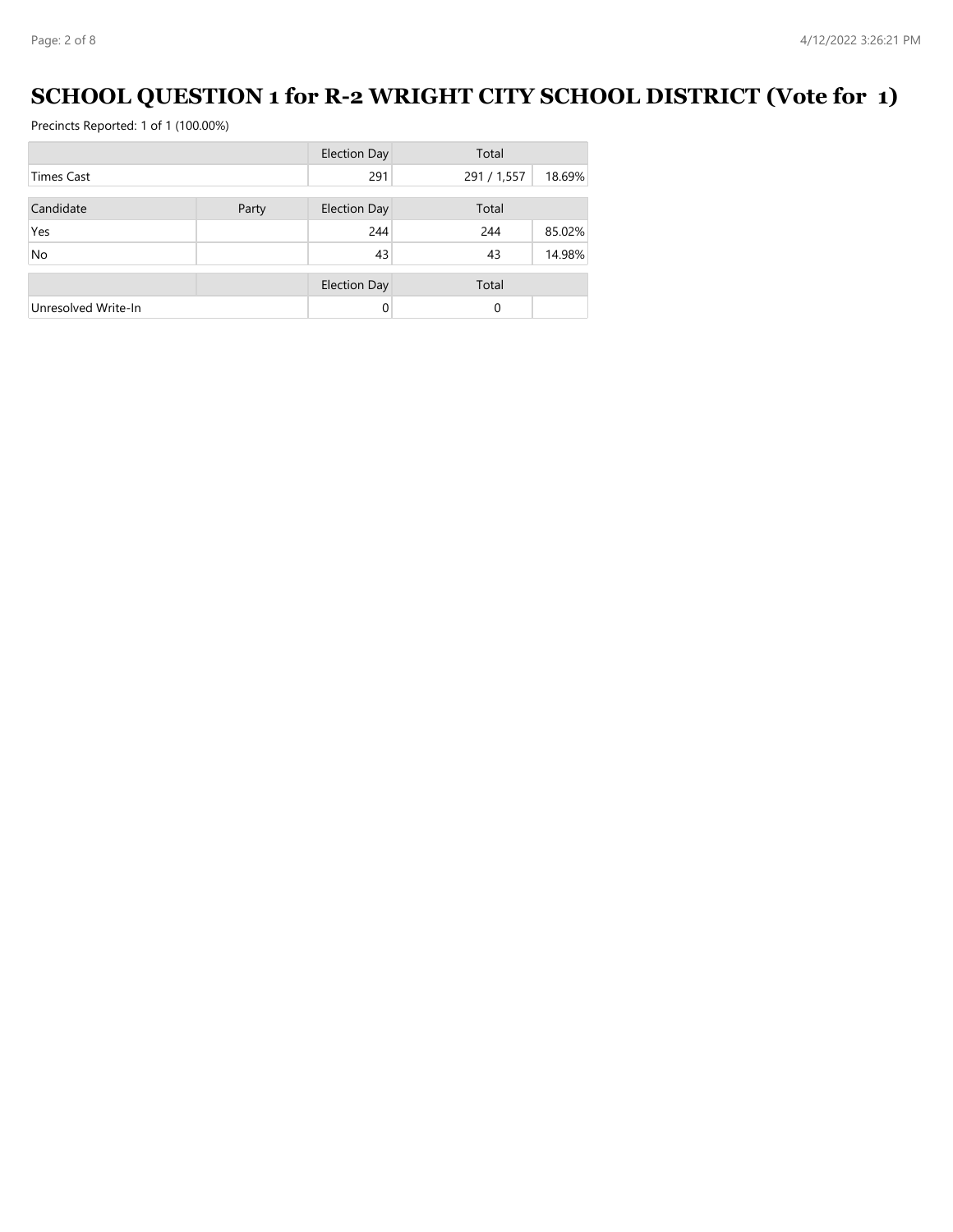# **SCHOOL QUESTION 2 for R-2 WRIGHT CITY SCHOOL DISTRICT (Vote for 1)**

|                     |       | <b>Election Day</b> | Total       |        |
|---------------------|-------|---------------------|-------------|--------|
| <b>Times Cast</b>   |       | 291                 | 291 / 1,557 | 18.69% |
| Candidate           | Party | <b>Election Day</b> | Total       |        |
|                     |       |                     |             |        |
| Yes                 |       | 228                 | 228         | 79.17% |
| <b>No</b>           |       | 60                  | 60          | 20.83% |
|                     |       |                     |             |        |
|                     |       | <b>Election Day</b> | Total       |        |
| Unresolved Write-In |       |                     | $\Omega$    |        |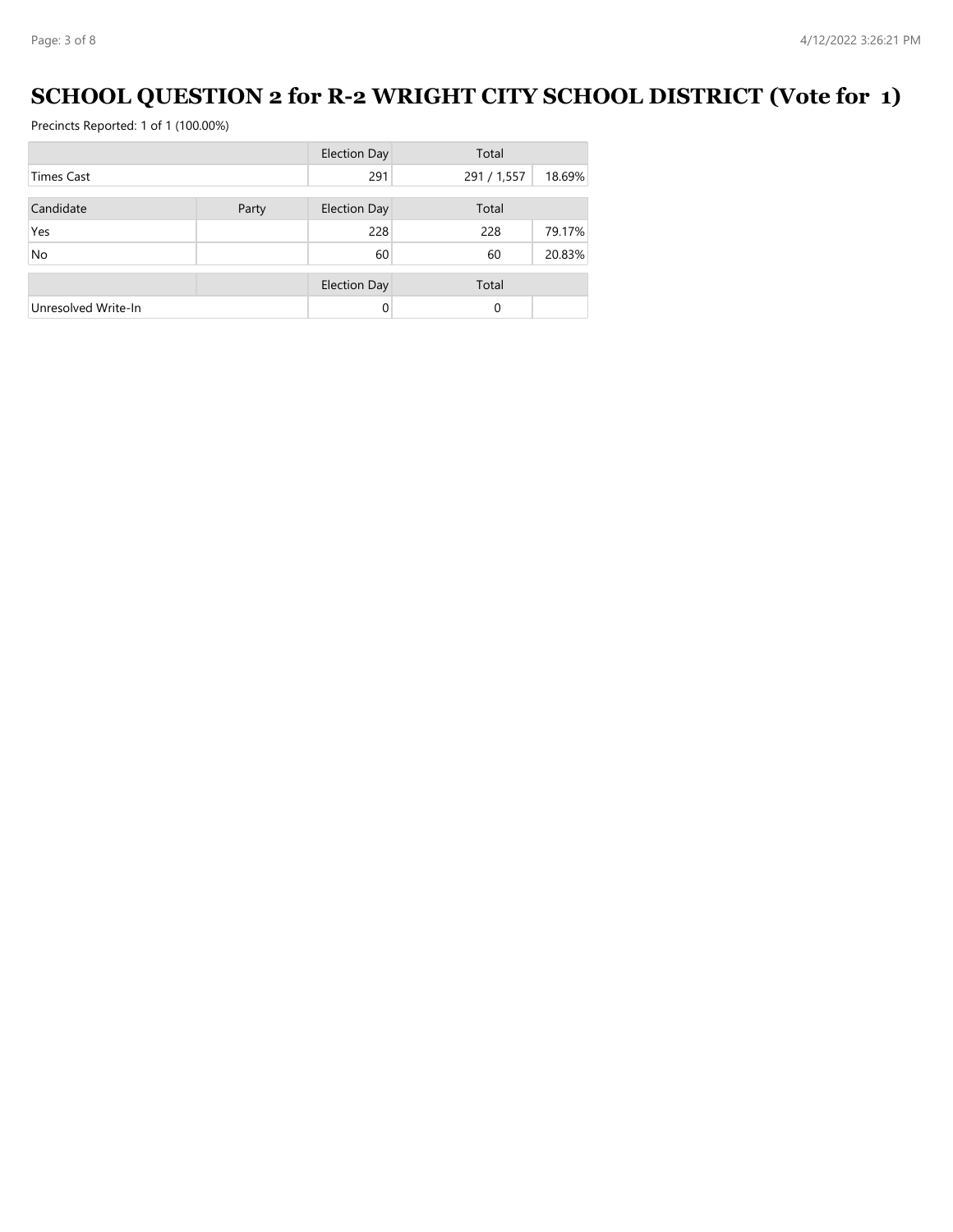# **MAYOR for CITY OF WRIGHT CITY (Vote for 1)**

|                     |       | <b>Election Day</b> | Total       |         |
|---------------------|-------|---------------------|-------------|---------|
| <b>Times Cast</b>   |       | 291                 | 291 / 1,557 | 18.69%  |
|                     |       |                     |             |         |
| Candidate           | Party | <b>Election Day</b> | Total       |         |
| Michelle Heiliger   |       | 252                 | 252         | 100.00% |
|                     |       |                     |             |         |
|                     |       | <b>Election Day</b> | Total       |         |
| Unresolved Write-In |       |                     |             |         |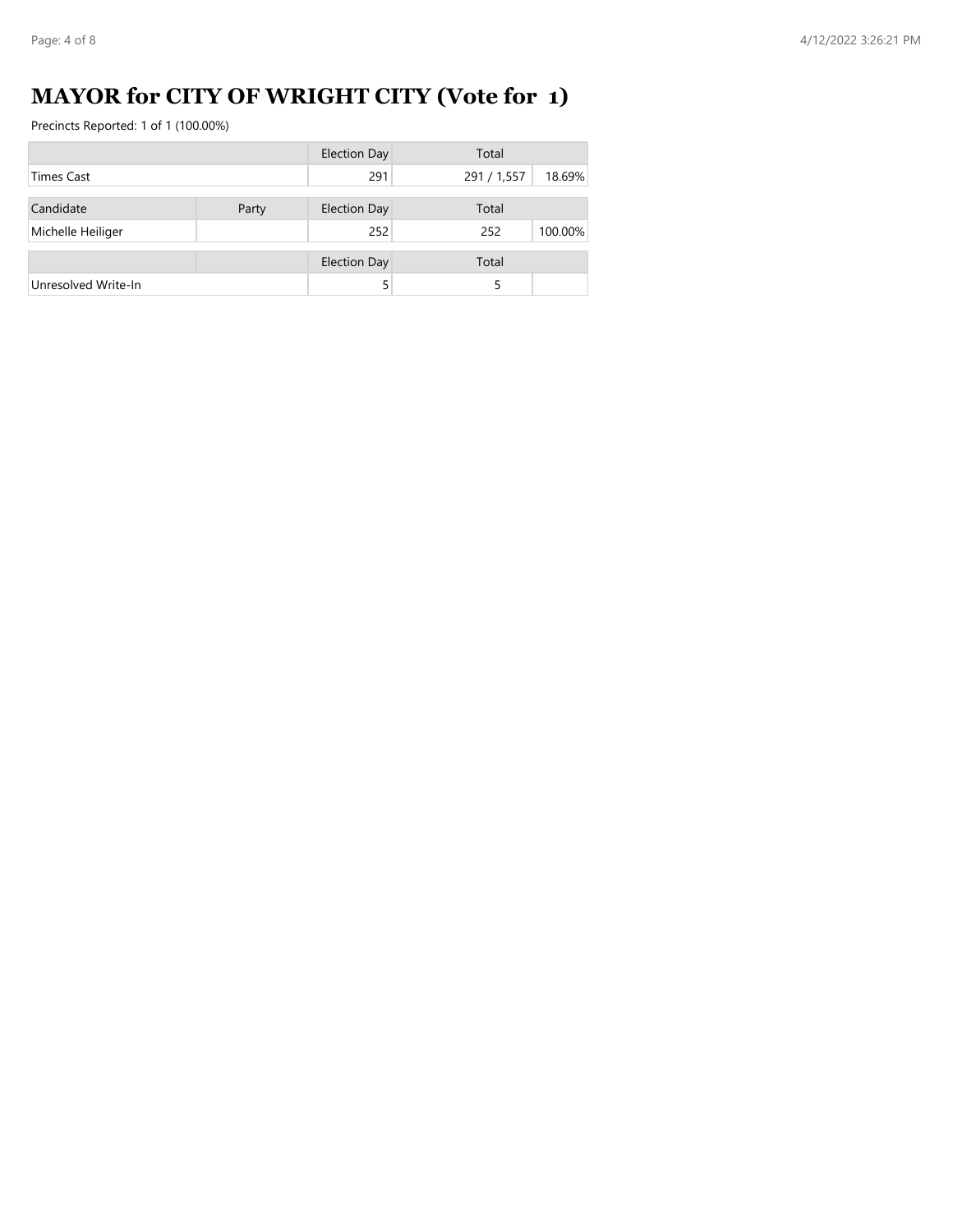# **ALDERMAN for CITY OF WRIGHT CITY WARD 2 (Vote for 1)**

|                     |       | <b>Election Day</b> | Total       |         |
|---------------------|-------|---------------------|-------------|---------|
| <b>Times Cast</b>   |       | 291                 | 291 / 1,557 | 18.69%  |
| Candidate           | Party | <b>Election Day</b> | Total       |         |
| Ramiz A. Hakim      |       | 266                 | 266         | 100.00% |
|                     |       | <b>Election Day</b> | Total       |         |
| Unresolved Write-In |       |                     | 3           |         |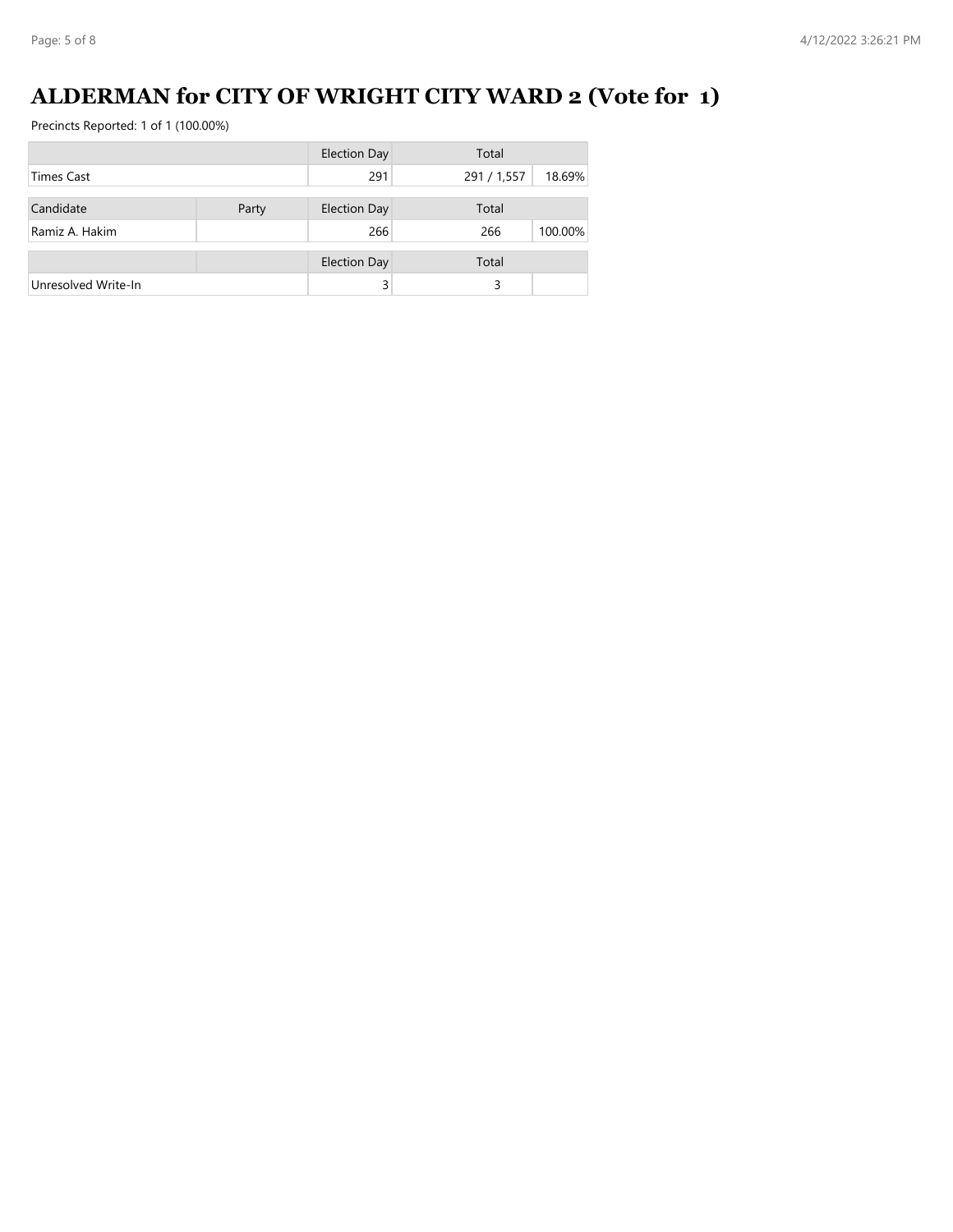# **911 BOARD MEMBER AT LARGE for WARREN COUNTY (Vote for 1)**

|                     |       | <b>Election Day</b> | Total       |         |
|---------------------|-------|---------------------|-------------|---------|
| <b>Times Cast</b>   |       | 291                 | 291 / 1,557 | 18.69%  |
|                     |       |                     |             |         |
| Candidate           | Party | <b>Election Day</b> | Total       |         |
| Matt Eskew          |       | 256                 | 256         | 100.00% |
|                     |       | <b>Election Day</b> | Total       |         |
| Unresolved Write-In |       | 0                   | 0           |         |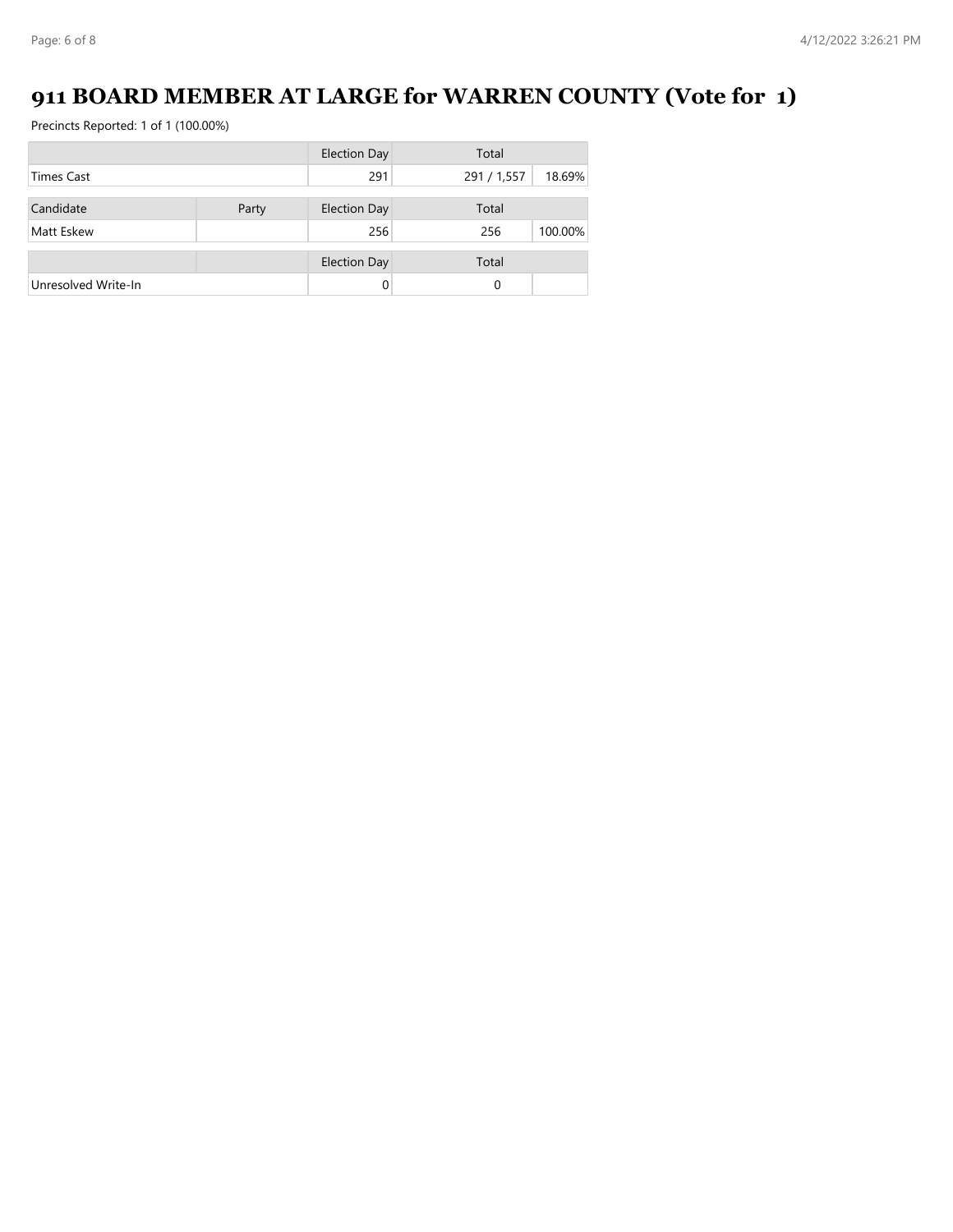# **911 BOARD MEMBER for 911 NORTHERN DISTRICT (Vote for 1)**

|                     |       | <b>Election Day</b> | Total       |         |
|---------------------|-------|---------------------|-------------|---------|
| <b>Times Cast</b>   |       | 291                 | 291 / 1,557 | 18.69%  |
| Candidate           | Party | <b>Election Day</b> | Total       |         |
|                     |       |                     |             |         |
| Jamie Salvator      |       | 245                 | 245         | 100.00% |
|                     |       | <b>Election Day</b> | Total       |         |
| Unresolved Write-In |       |                     |             |         |